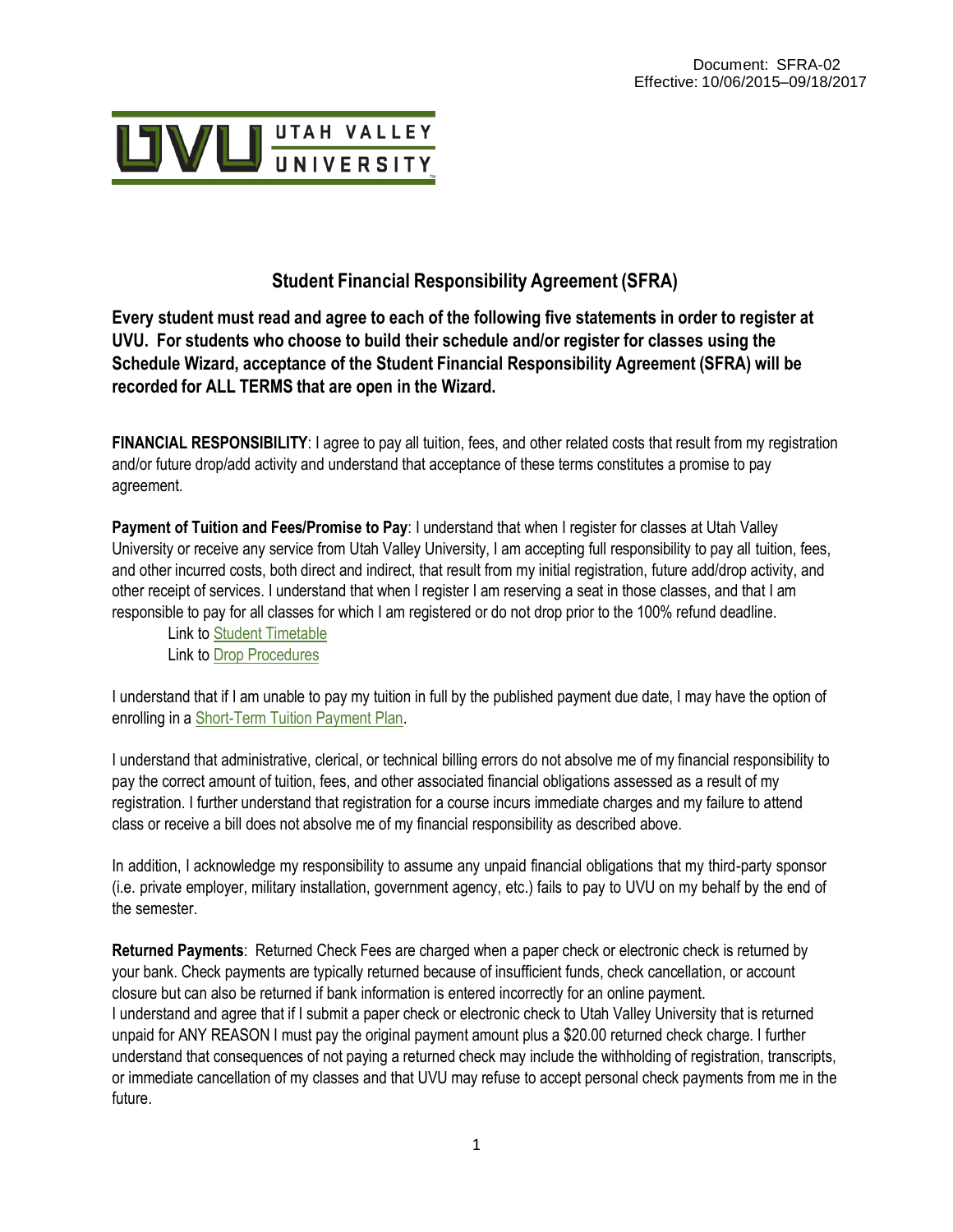**DROPPING/WITHDRAWING FROM COURSES**: I understand and agree it is my responsibility to drop my own classes if I decide not to attend and further understand that I must drop my classes and/or file a Leave of Absence before the 100% Refund Deadline or I will be responsible for all tuition and fees*.*

I acknowledge that if I am not planning to attend, it is my responsibility to drop my classes. I understand and agree that I must drop my courses prior to the 100% refund deadline as published on the Student [Timetable](http://www.uvu.edu/schedule/) or I am obligated to pay all tuition and fee charges. [Drop Procedures](http://www.uvu.edu/registration/info/adddrop.html) can be found at [http://www.uvu.edu/registration/info/adddrop.html.](http://www.uvu.edu/registration/info/adddrop.html)

I understand that submitting a [Leave of Absence](http://www.uvu.edu/admissions/returning/) does not absolve me of any financial obligation to Utah Valley University unless it is completed prior to the 100% refund deadline. I understand and agree that if I choose to submit a Leave of Absence after the 100% refund deadline I will still be responsible to pay for the classes I have dropped. I further understand and agree that withdrawal from my classes may affect my financial aid eligibility and I will be responsible to repay any disbursements that are reversed on my student account and returned to the original aid source.

**CONSEQUENCES OF DELINQUENT ACCOUNT/COLLECTION**: I agree to pay all charges by the published deadlines and understand the consequences of delinquencies on my account including late payment charges, registration holds, and possible collection fees.

**Financial Hold:** I understand and agree that if I fail to pay my student account balance or any monies due and owing Utah Valley University by the scheduled due date, Utah Valley University may restrict my right to register or receive other University services (including transcripts and my diploma) in accordance wit[h University policy](http://www.uvu.edu/policies) until I have paid all past due balances in full.

**Late Payment Charge:** I acknowledge that payments must be received on or before the due dates listed on my ebills and/or published on the **Student Timetable** for the semester, and further acknowledge that if my balance is not paid by the published payment due date, I will be assessed a Late Payment Charge calculated on my outstanding account balance at 20%, not to exceed \$200.00 per semester. I further understand that payment for charges incurred after the Payment Deadline are due immediately.

**Collection Agency Fees**: I understand and agree that if my student account remains unpaid beyond the end of the semester for which I incur charges, interest of 1.5% per month (18% APR) will begin to accrue on my unpaid balance. I further understand that my delinquent account may be reported to one or more of the nationwide credit reporting bureaus and may be turned over to an outside agency for collection.

In the event that I default on this agreement and it becomes necessary to place this account for collection, I agree to pay collection fees, not to exceed 50% of the original principal\* balance plus any court costs and/or attorney fees resulting from the enforcement of this agreement. (Collection fees are in addition to the principal amount, fees, and interest charges.) Additionally, I agree that UVU shall have the right to offset any monies due me from UVU against the balance due on my student account.

\*The principal amount is calculated based on my class load each semester.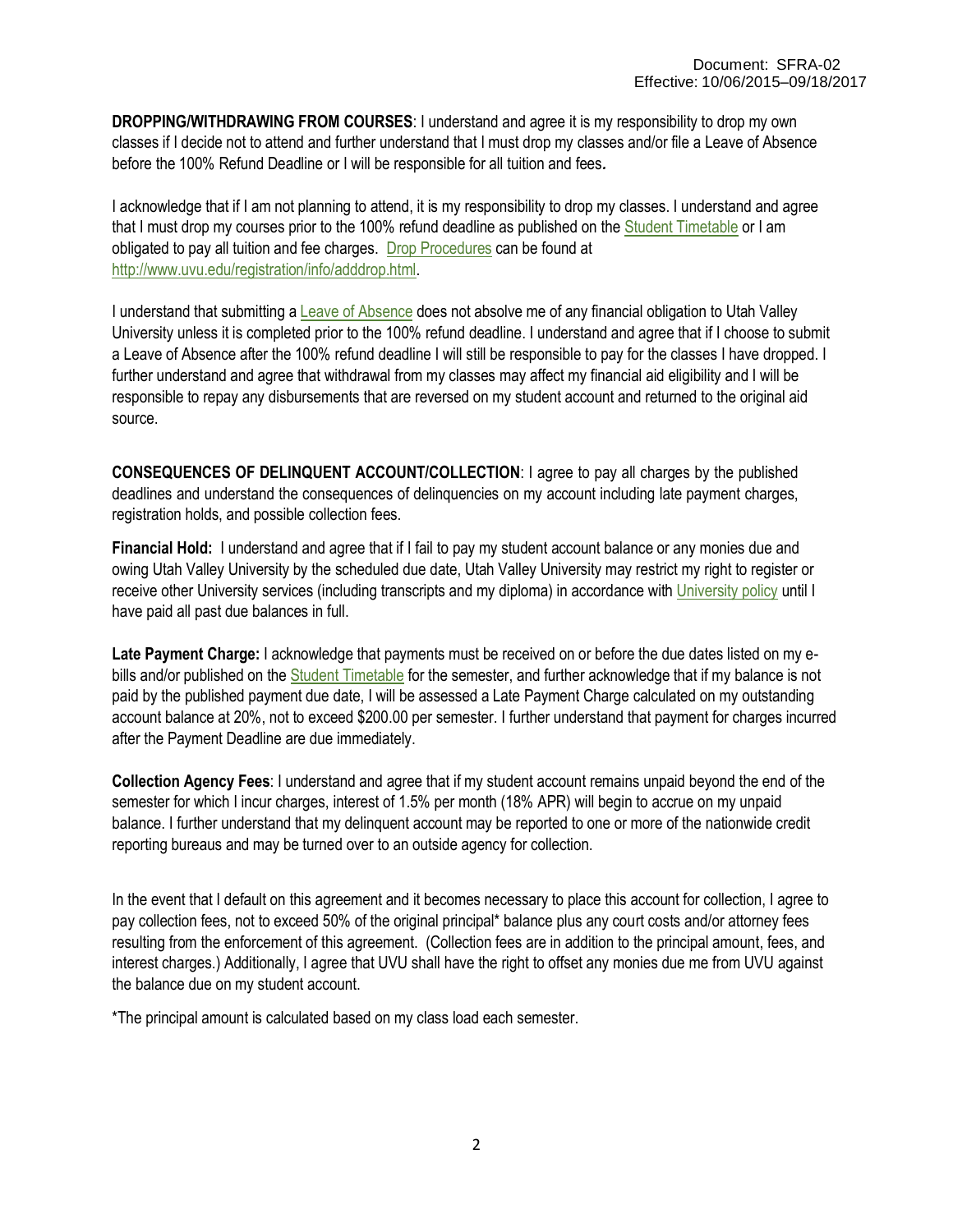**COMMUNICATION**: I understand all correspondence from Utah Valley University will be sent to my myUVU email account (including my billing statements) and therefore I am responsible for reading the e-mails I receive from UVU on a timely basis. I agree to keep my contact information current with UVU and further agree to allow Utah Valley University and its agents to contact me at any address, telephone, or cell phone number that I provide now or in the future.

**Method of Communication:** I understand that Utah Valley University uses electronic billing (e-bill) as its official billing method and that all correspondence from Utah Valley University, including my e-bills and other notifications of outstanding debt, will be sent to my myUVU email account. I further understand that the University may send correspondence and paper bills via the U.S. Postal Service to my Local and/or Permanent address(es) listed in myUVU. Therefore, I acknowledge that I am responsible for reading the emails and all other correspondence I receive from UVU on a timely basis. I understand that failure to review my bill does not constitute a valid reason for not paying my bill on time.

**Contact Information and Consent to Communication**: I agree to keep my contact information current with UVU for purposes of continued communication regarding any amounts that remain due and owing to UVU or to receive general information from UVU.

I further agree to allow Utah Valley University and its agents to contact me at any address, telephone, or cell phone number that I provide now or in the future, using automated telephone dialing systems, artificial or pre-recorded voice or text message, or personal calls. I also authorize UVU or its agents to contact me not only at my myUVU email address but also at any other email address that I provide to the University.

**FINANCIAL AID DISBURSEMENTS**: Not all UVU students will apply for or receive Federal Financial Aid but in anticipation of students applying for and receiving aid at a later date in the award year, UVU asks all students to review and agree to the following:

I understand that if I am expecting Financial Aid, I am responsible to follow up and ensure I have met all requirements to receive it, and acknowledge that I may be charged a late fee if my Financial Aid has not disbursed by the Late Fee Deadline. I further acknowledge that aid is contingent upon my enrollment and attendance in each class.

I understand that I am responsible to follow up on the status of my Financial Aid Award and ensure that I have met all the requirements to receive it. I agree that it is my responsibility to ensure that it has been credited to my student account by the first day of classes and that I am responsible for any remaining balance not paid by my Financial Aid Award. I understand that if I have not been offered a Financial Aid Award by the Payment Deadline, it is my responsibility to make other payment arrangements until my aid disburses. I understand that even if I am waiting for financial aid, I may still be charged a late payment fee if I have not made other payment arrangements by the Late Fee Deadline.

**Federal Aid:** I understand that aid described as "estimated" on my Financial Aid Award does not represent actual or guaranteed payment, but is an estimate of the aid I may receive if I meet all requirements stipulated by that aid program.

I understand that my Financial Aid Award is contingent upon my continued enrollment and attendance in each class upon which my financial aid eligibility was calculated. If I drop any class before completion, I understand that my financial aid eligibility may decrease and some or all of the financial aid awarded to me may be returned to the Department of Education (ED). If some or all of my financial aid is returned to the Department of Education because I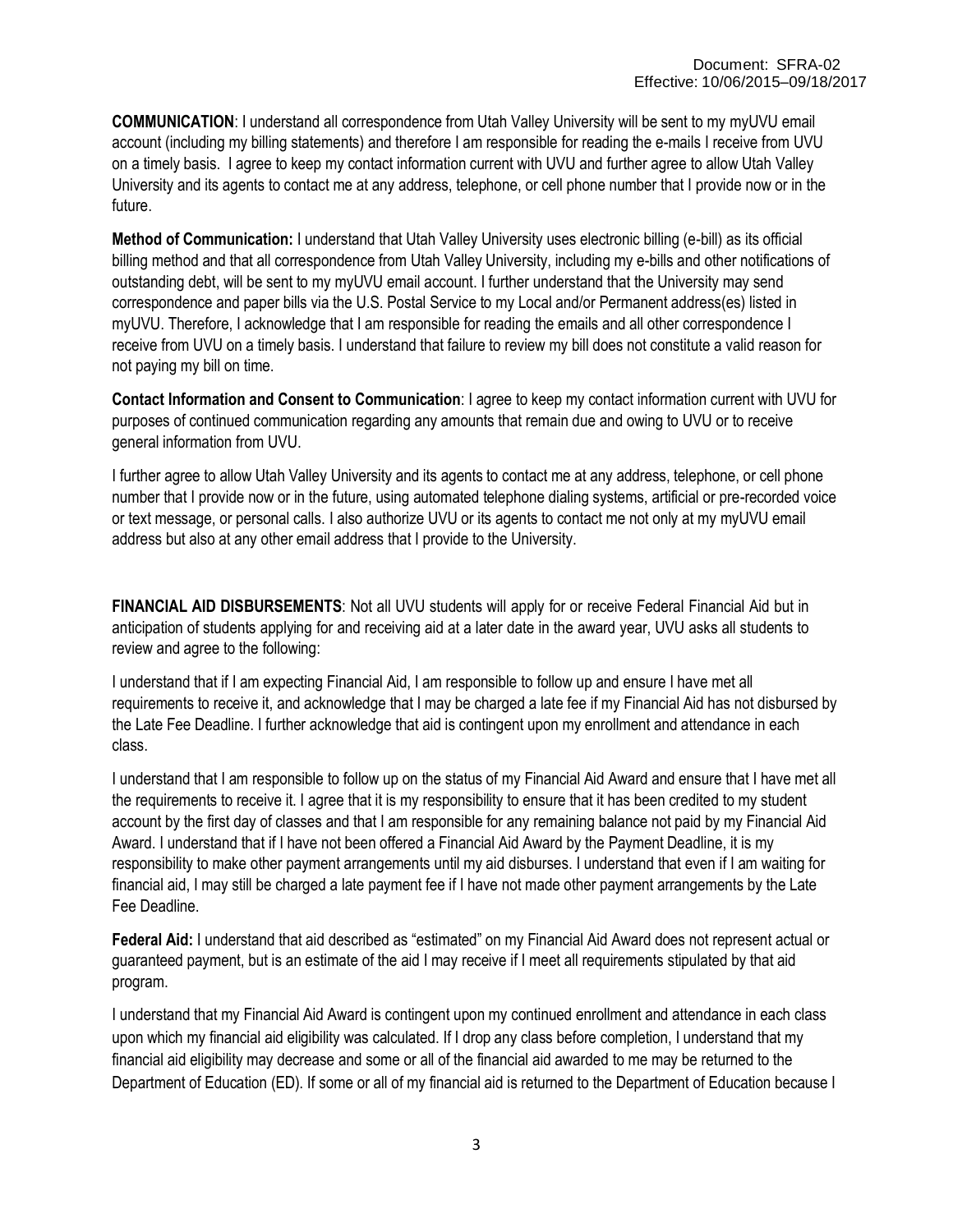dropped or failed to attend class, I agree to repay all returned aid that was disbursed to my account and resulted in a credit balance that was refunded to me.

**Prizes, Awards, Scholarships, and Grants:** I understand that all prizes, awards, scholarships, and grants awarded to me will be credited to my student account and applied toward any outstanding balance. I further understand that my receipt of a prize, award, scholarship, or grant is considered a financial resource according to federal Title IV financial aid regulations, and may therefore reduce my eligibility for other federal and/or state financial aid (i.e., loans, grants, Federal Work Study) which, if already disbursed to my student account, must be reversed and returned to the aid source.

#### **Additional Terms and Conditions**

### **FAMILY EDUCATIONAL RIGHTS AND PRIVACY ACT (FERPA)**

Except as may specifically be provided by pertinent statute or regulations, I understand that the [Family Educational](http://www.uvu.edu/parents/ferpa/) Rights [and Privacy Act](http://www.uvu.edu/parents/ferpa/) prohibits Utah Valley University from releasing information from my education record to a third party (including my parents or spouse) without my written permission. I further understand that all students taking courses at UVU are protected under FERPA regardless of age and if I want UVU to share my information with someone else, I must provide written permission by following the procedure outlined at www.uvu.edu/parents/ferpal.

I understand that I may revoke my permission at any time as instructed in the same procedure.

#### **Every student must read and agree to the following three statements in order to register at UVU:**

#### **1. ENTIRE AGREEMENT**

With respect to the matters described herein, this agreement supersedes all prior understandings, representations, negotiations and correspondence between the student and Utah Valley University, constitutes the entire agreement between the parties with respect to the matters described, and shall not be modified or affected by any course of dealing or course of performance. No change or modification of this Agreement shall be valid unless it be in writing and signed by both the student and the University. Any modification is specifically limited to those policies and/or terms addressed in the modification.

#### **2. GOVERNING LAW AND EFFECT OF PARTIAL INVALIDATION**

This Agreement shall be construed under and interpreted in accordance with the laws of the State of Utah. In the event that any portion of this Agreement is found invalid, that portion may be severed from and shall not affect the validity of the remaining provisions.

## **3. CONSENT TO JURISDICTION/CHOICE OF FORUM**

The student consents and agrees that all legal proceedings relating to subject matters covered in this Agreement shall be maintained in courts in the State of Utah and the student consents and agrees that jurisdiction and venue for such proceedings shall lie exclusively with courts located in the State of Utah.

#### **Please indicate your acceptance of the following:**

Federal Financial Aid regulations require UVU to obtain authorization from each student regarding payment of noninstitutional charges. Not all UVU students will apply for or receive Federal Financial Aid but in anticipation of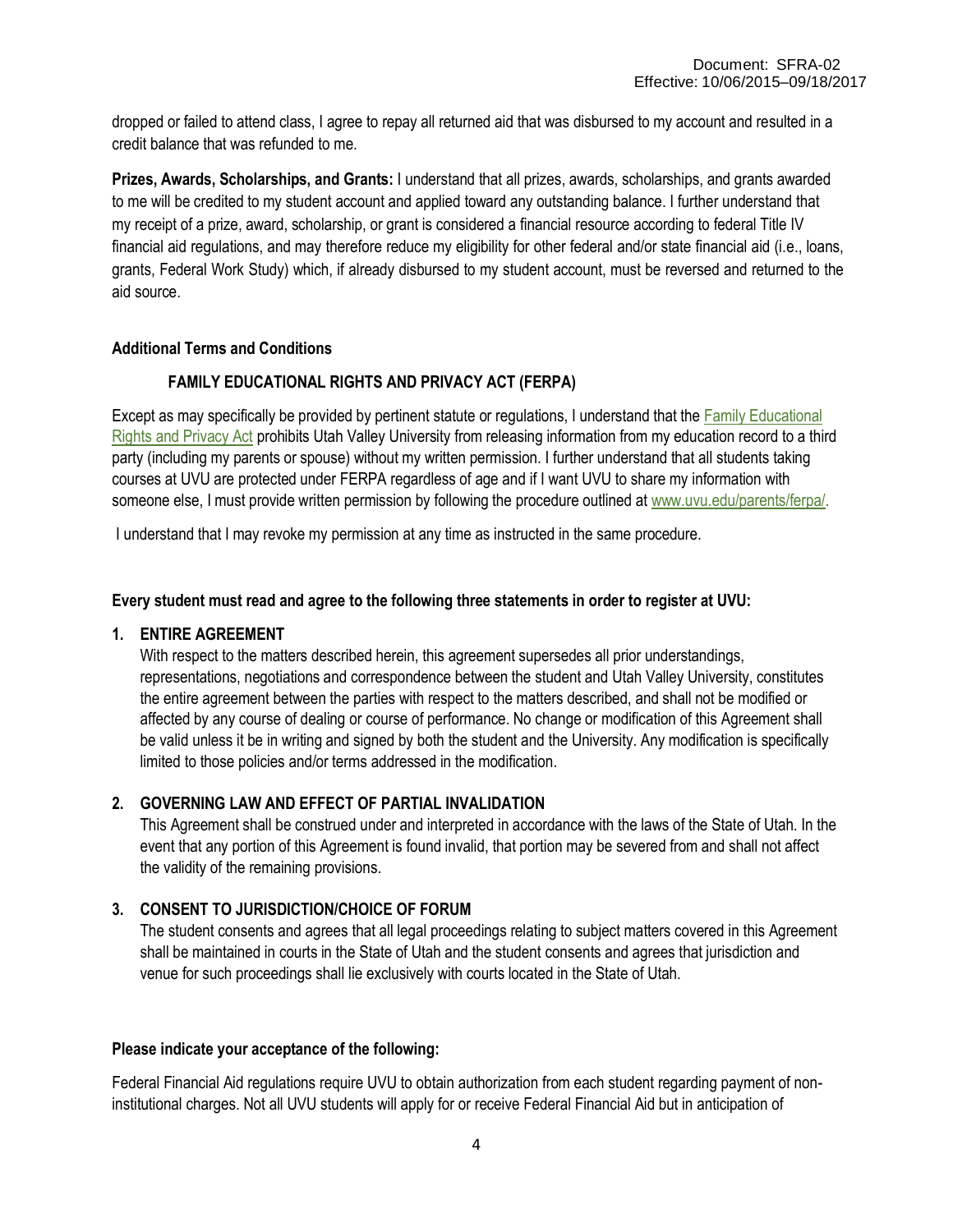students applying and receiving aid at a later date in the award year, UVU asks all students to review and respond to the following options.

**Financial Aid Consent 1:** I authorize UVU to use my Federal Financial Aid funds to pay non-institutional charges (items such as late registration fees, late payment fees, parking citations, book fines, etc.) in addition to tuition and fee charges for the *current award year*.

I understand that I may use my Federal Financial Aid (Pell Grant, Stafford Loans, SEOG, Perkins, and other such funds, including late disbursements) to pay non-institutional charges and other educationally related charges in addition to tuition and fees. These non-institutional charges may include items such as late registration fees, late payment fees, library fines, parking citations, returned check fees, etc. This consent will remain intact for the remainder of my time at UVU unless I choose to rescind my decision in writing.

I understand I may rescind my decision to have Federal Financial Aid pay my non-institutional charges for the *current award year* by contacting the Bursar's Office (BA-108) and completing a Rescinding Financial Aid Authorization form prior to my last day of enrollment during the academic year. I understand that any revocation of my decision is not retroactive but will take effect on the date my signed request is received by the Bursar's Office.

**Financial Aid Consent 2:** I authorize UVU to use my Federal Financial Aid funds to pay non-institutional charges (items such as late registration fees, late payment fees, parking citations, book fines, etc.) for the *prior award year*  (total amount up to but not exceeding \$200).

I understand that I may use my Federal Financial Aid (Pell Grant, Stafford Loans, SEOG, Perkins, and other such funds, including late disbursements) to pay non-institutional charges for the *prior award year* (total amount up to but not exceeding \$200). These non-institutional charges may include items such as late registration fees, late payment fees, library fines, parking citations, returned check fees, etc. This consent will remain intact for the remainder of my time at UVU unless I choose to rescind my decision in writing.

I understand I may rescind my decision to have Federal Financial Aid pay my non-institutional charges of up to \$200 for the *prior award year* by contacting the Bursar's Office (BA-108) and completing a Rescinding Financial Aid Authorization form prior to my last day of enrollment during the academic year. I understand that any revocation of my decision is not retroactive but will take effect on the date my signed request is received by the Bursar's Office.

**Electronic 1098-T:** I understand and consent that if I am eligible to receive a 1098-T tax document, it will be provided to me in electronic form through Tuition Payment PLUS, and I understand that I will not receive a paper copy through the mail. I understand that my consent will remain in effect for each year that I attend Utah Valley University. I further understand that I may choose to opt-out of the electronic format by contacting the UVU Bursar's Office, after which future 1098-T tax documents would be sent to me in paper form through the U.S. Postal Service.

I understand I must provide my Social Security number (SSN) or taxpayer identification number (TIN) to Utah Valley University upon request as required by Internal Revenue Service (IRS) regulations for Form 1098-T reporting purposes.

I understand that Utah Valley University will provide my 1098-T tax document to me in electronic form and understand I may view or print this form through Tuition Payment PLUS when it becomes available. I further understand that I will receive an email notification to my myUVU email account when the completed form is available to access from Tuition Payment PLUS. I understand Adobe Reader software must be installed on my computer to view 1098-T statements and acknowledge that I can download Adobe Reader free of charge by visiting [www.adobe.com.](http://www.adobe.com/)